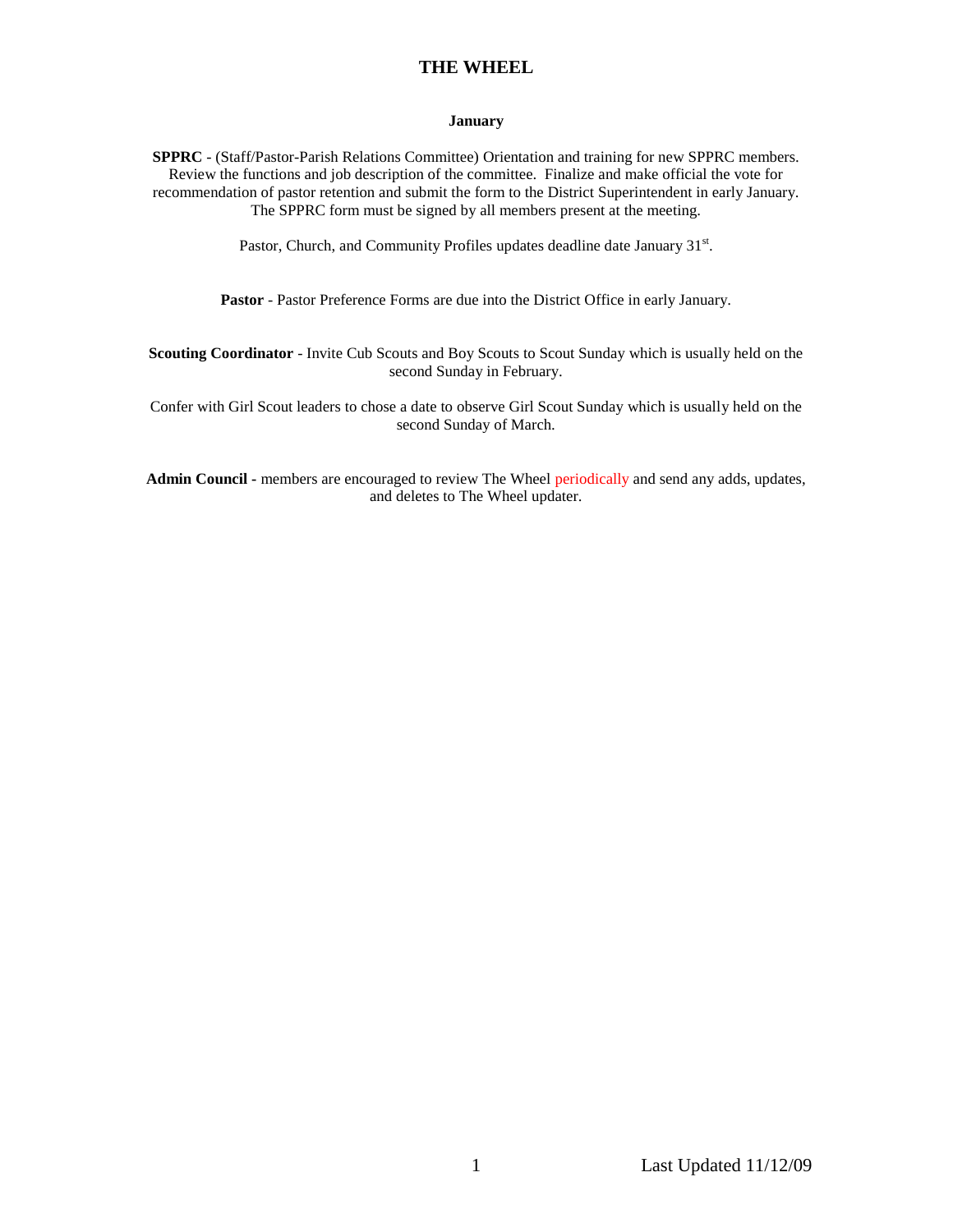## **February**

**Scouting Coordinator** - Scout Sunday on the second Sunday in February or as date selected.

Invite the Girl Scouts to their Scout Sunday which is usually held on the second Sunday in March.

**Shepherd Coordinator/Church Secretary** – Making sure that the Jamieson Post Office has been updated to receive mail for ALL members (including our newest friends/members)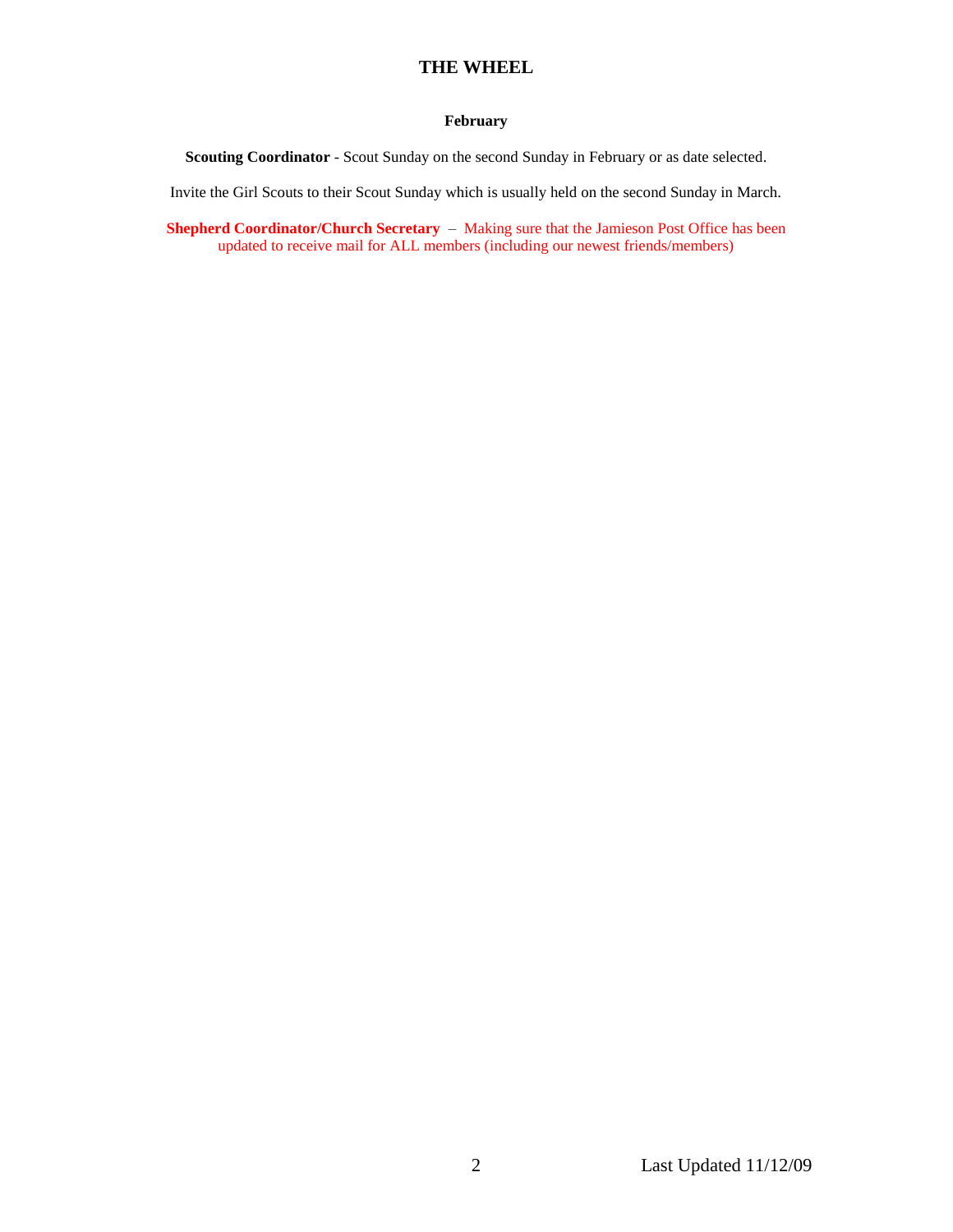## **March**

**Scouting Coordinator** - Girl Scout Sunday on the second Sunday in March or as date selected.

**SPPRC** - review job descriptions and quarterly review of performance for the paid Nursery Workers.

**Admin Council** - review goals established by January Planning session.

Faith Community Nursing program status ?

The **Chairperson of the Staff/Pastor-Parish Relations** committee, the **Chairperson of the Board of Trustees**, and the **Pastor** shall make an annual review of the church-owned parsonage to assure proper maintenance. This review/audit is due into the District Office by June 1st.

**Finance** – Financial Audit due June 1st.

**Trustees** – ongoing review of contractor performance.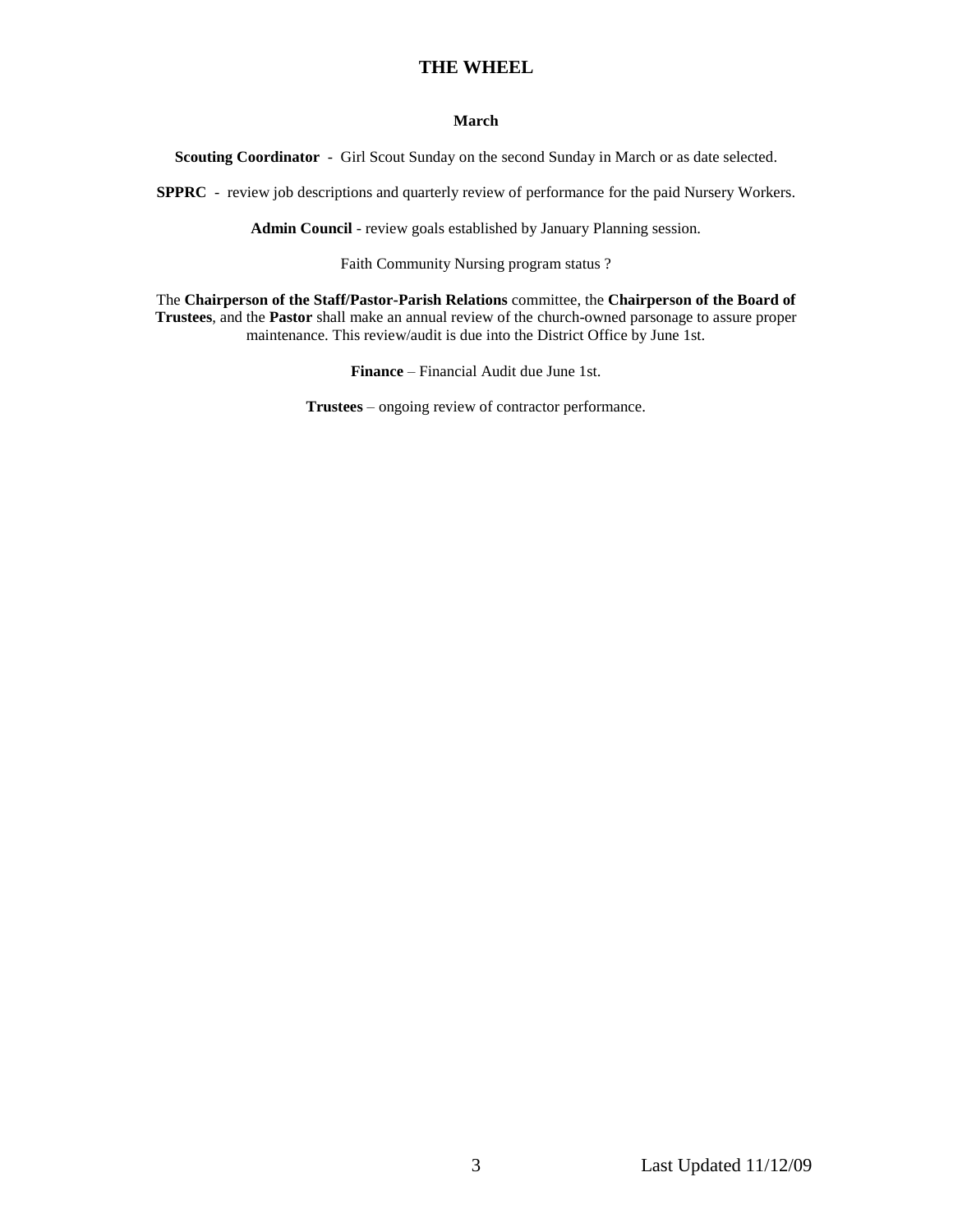## **April**

**Finance** – start reading and preparing the Stewardship campaign for the fall program especially if new program.

### Financial Audit – June 1st

**Education** – start gathering information for recognizing College Graduates in May, High School graduates in June, and any other graduates.

The **Chairperson of the Staff/Pastor-Parish Relations** committee, the **Chairperson of the Board of Trustees**, and the **Pastor** shall make an annual review of the church-owned parsonage to assure proper maintenance. This review/audit is due into the District Office by June 1st.

**Trustees** - The Church Mutual Insurance Company policy premium is due in May ? Any change in the premium ?

**SPPRC** - Begin and complete assessments and evaluations of the pastor and staff and provide appropriate feedback to same.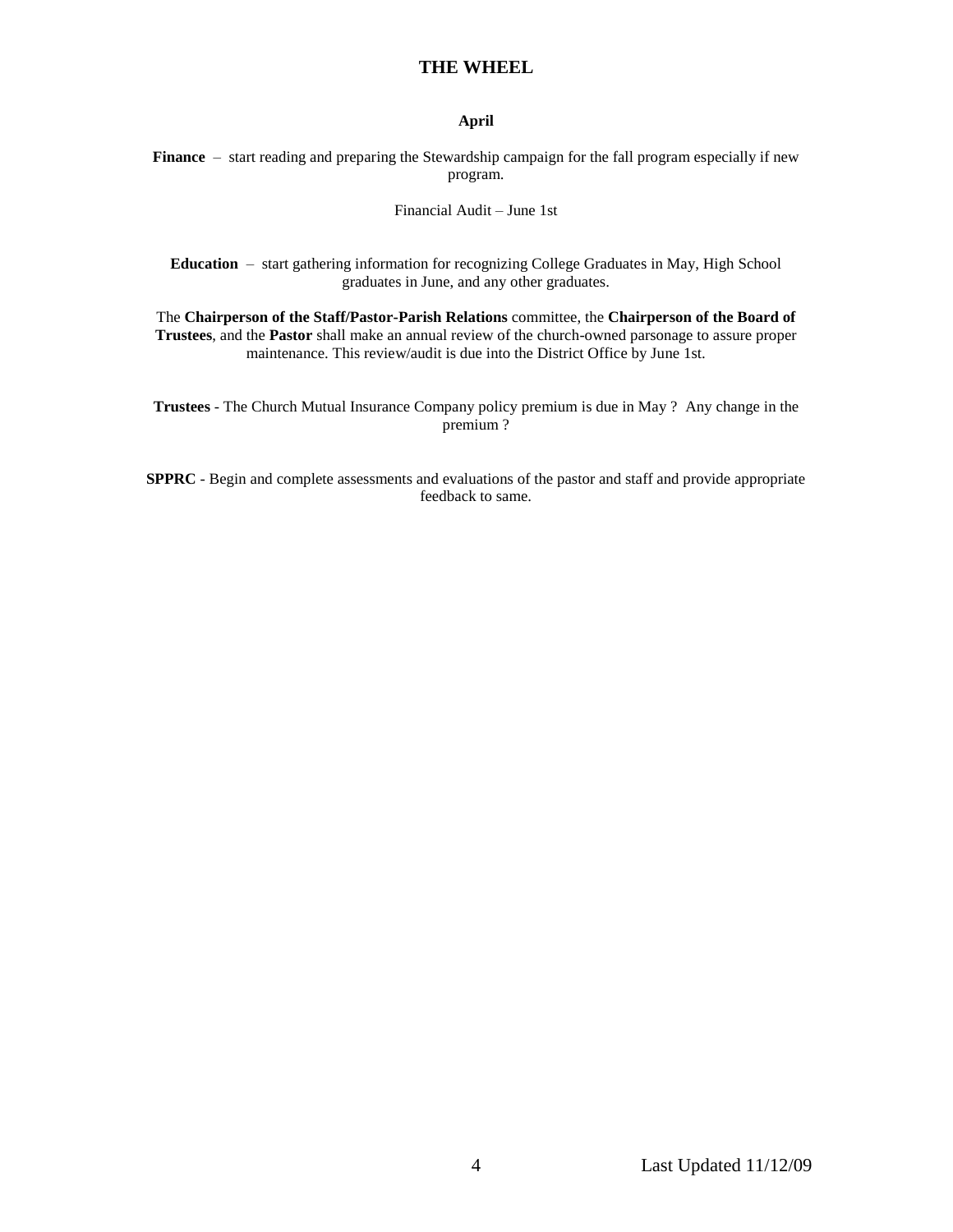### **May**

**Finance** – Stewardship campaign review and financial audit.

**Education** – Information should be available for recognizing College Graduates in May, and any other graduates for publication in the Church Sunday bulletin, the Church newsletter, and the Website.

A member **of the SPPRC committee**, a member **of the Board of Trustees**, and the **Pastor** shall make an annual review of the church-owned parsonage to assure proper maintenance. This review/audit is due into the District Office by June 1st.

**Shepherd Coordinator/Church Secretary** – Making sure that the Jamieson Post Office has been updated to receive mail for ALL members (including our newest friends/members)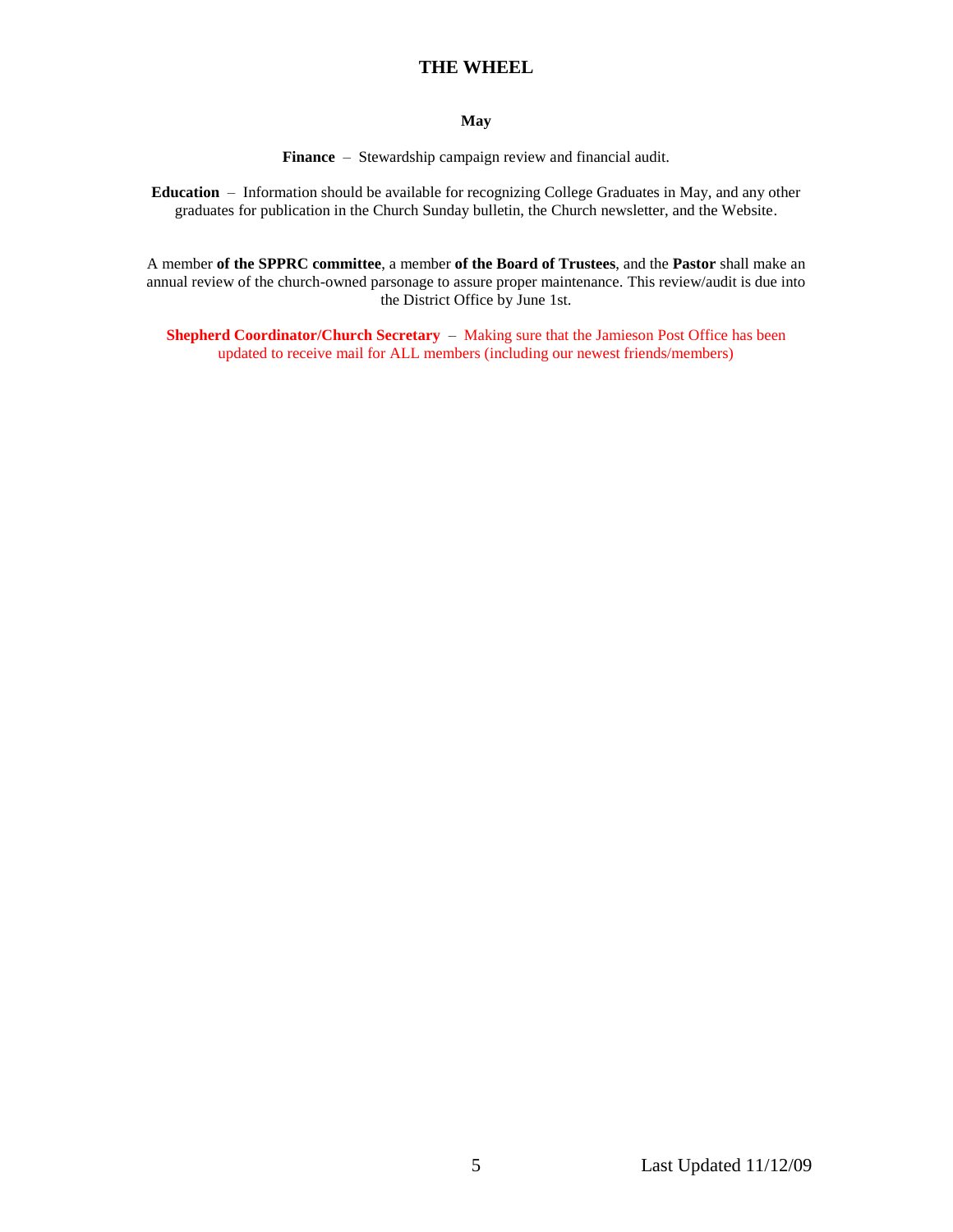### **June**

**Finance** – Stewardship campaign review and financial audit.

**Education** - information for recognizing High School graduates in June, and any other graduates.

**Trustees and Pastor** – Parsonage review/audit due June 1st.

**SPPRC** - quarterly review of paid staff performance. A single member of the SPPRC to participate jointly with trustees and pastor on parsonage tour in order to implement inventory of church furnishings and to analyze need for maintenance and repair.

**Admin Council** - Review goals established by January Planning session.

**Trustees** – ongoing review of contractor performance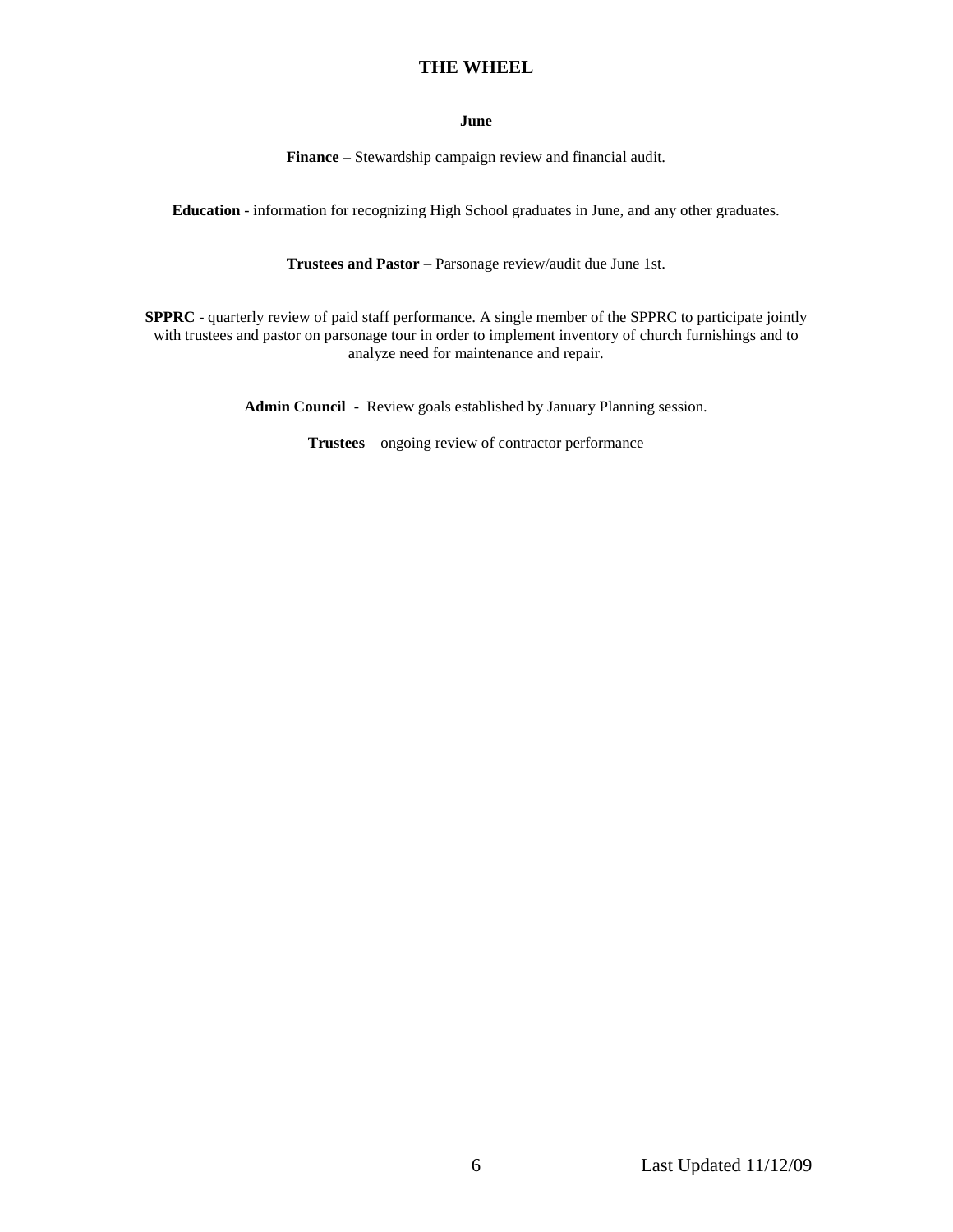# **July**

**Finance** – Stewardship campaign review.

Pastor - Charge Conference Date ? as determined by the District Superintendent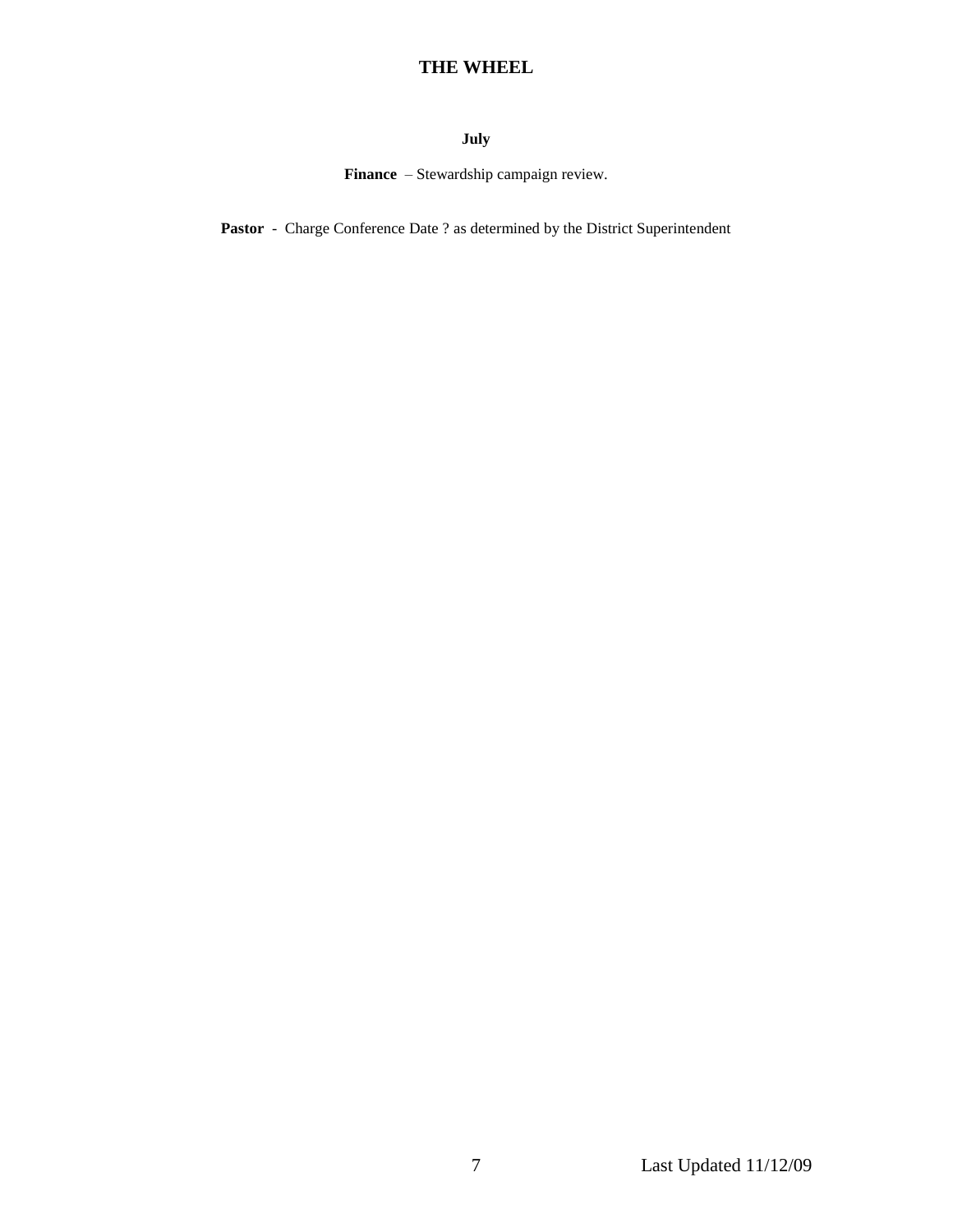### **August**

**Finance** – Stewardship campaign review. Prepare new budget for Admin Council review and passage for Charge Conference.

**Education** – present Bibles to upcoming third graders and provide catch-up, if needed ? NOTE: Understand presenting the Bibles was to take place at graduation from confirmation class. What age (range) or grade(s) would usually attend confirmation class ?

Pastor - Charge Conference Date ? as determined by the District Superintendent

**Nominations & Lay Leadership Committee** – when recruiting people for new positions, let them know in detail what is expected of them. Encourage soon-to-be former position holders to communication with new person(s) to bring them "up-to-snuff". Recruit leaders for the new year for Admin Council review and passage for Charge Conference.

**Shepherd Coordinator/Church Secretary** – Making sure that the Jamieson Post Office has been updated to receive mail for ALL members (including our newest friends/members)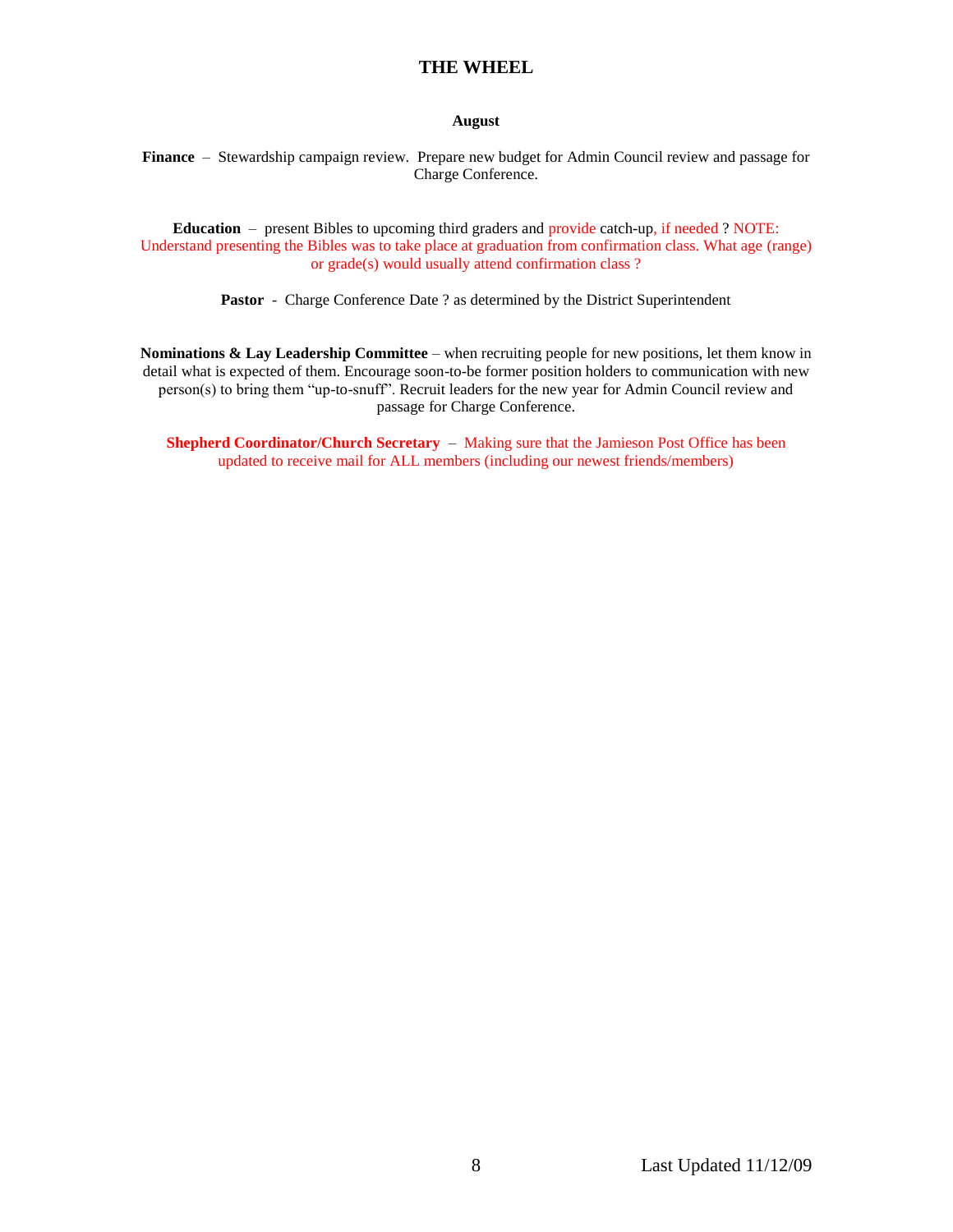### **September**

**Finance** – Stewardship campaign ready ? Prepare budget for the upcoming year for Admin Council approval for the Charge Conference.

**Education** – present Bibles to upcoming third graders ?

**Pastor** - Charge Conference Date to be set by District Supt.

**SPPRC** - quarterly review of paid staff performance.

Early September review and adjust (if appropriate) the salary and benefits package for the pastor and paid staff for the upcoming year and send recommendations to the Chairman of the Finance committee as inputs for his budgeting process. This will include the pastor's travel allowance and his estimates of costs for his continuing education.

**Admin Council** - Review goals established by January Planning session.

**Nominations & Lay Leadership Committee** – when recruiting people for new positions, let them know in detail what is expected of them. Encourage soon-to-be former position holders to communication with new person(s) to bring them "up-to-snuff". Recruit leaders for the new year for Admin Council review and passage for Charge Conference.

**Trustees** – ongoing review of contractor performance.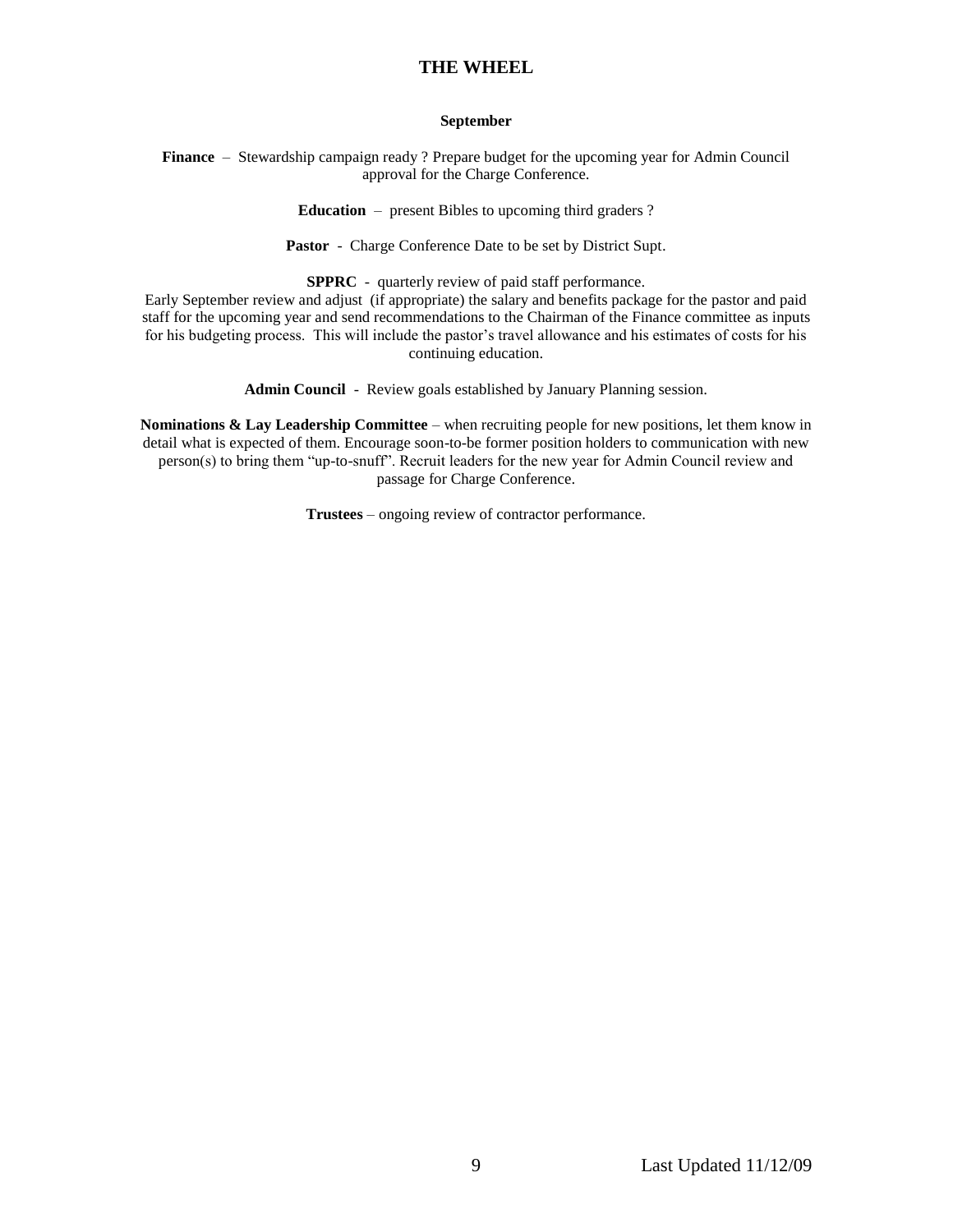## **October**

**Finance** – Stewardship campaign continues.

**Advocate Representative** – educate congregation about the Virginia Conference newsmagazine and promote subscriptions to the newsmagazine.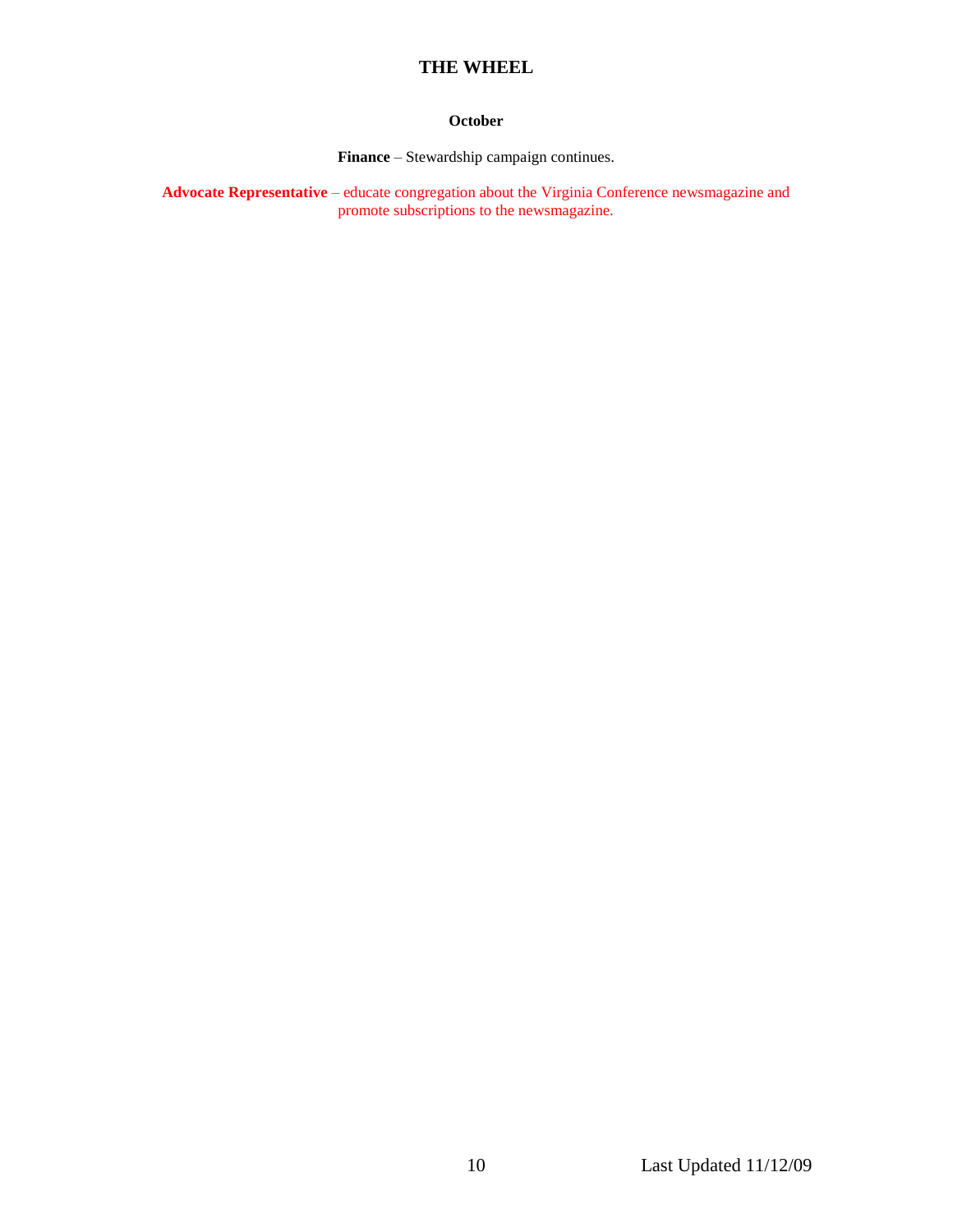## **November**

**Shepherd Coordinator/Church Secretary** – Making sure that the Jamieson Post Office has been updated to receive mail for ALL members (including our newest friends/members)

**Finance** – Stewardship campaign continues.

**SPPRC** – Staff Christmas Bonuses collection plan ready to start the first Sunday of December (or earlier)

**A year-end** meeting will include all members from the current years' committee in addition to the incoming new members. Goals and performance of the pastor and staff will be reviewed. This meeting is set primarily to serve as a platform for discussing and completing the "form" that is sent annually by the Farmville District Superintendent as to the church's desire to retain or not to retain the current pastor.

**Advocate Representative** – **educate congregation about the Virginia Conference newsmagazine and promote subscriptions to the newsmagazine**.